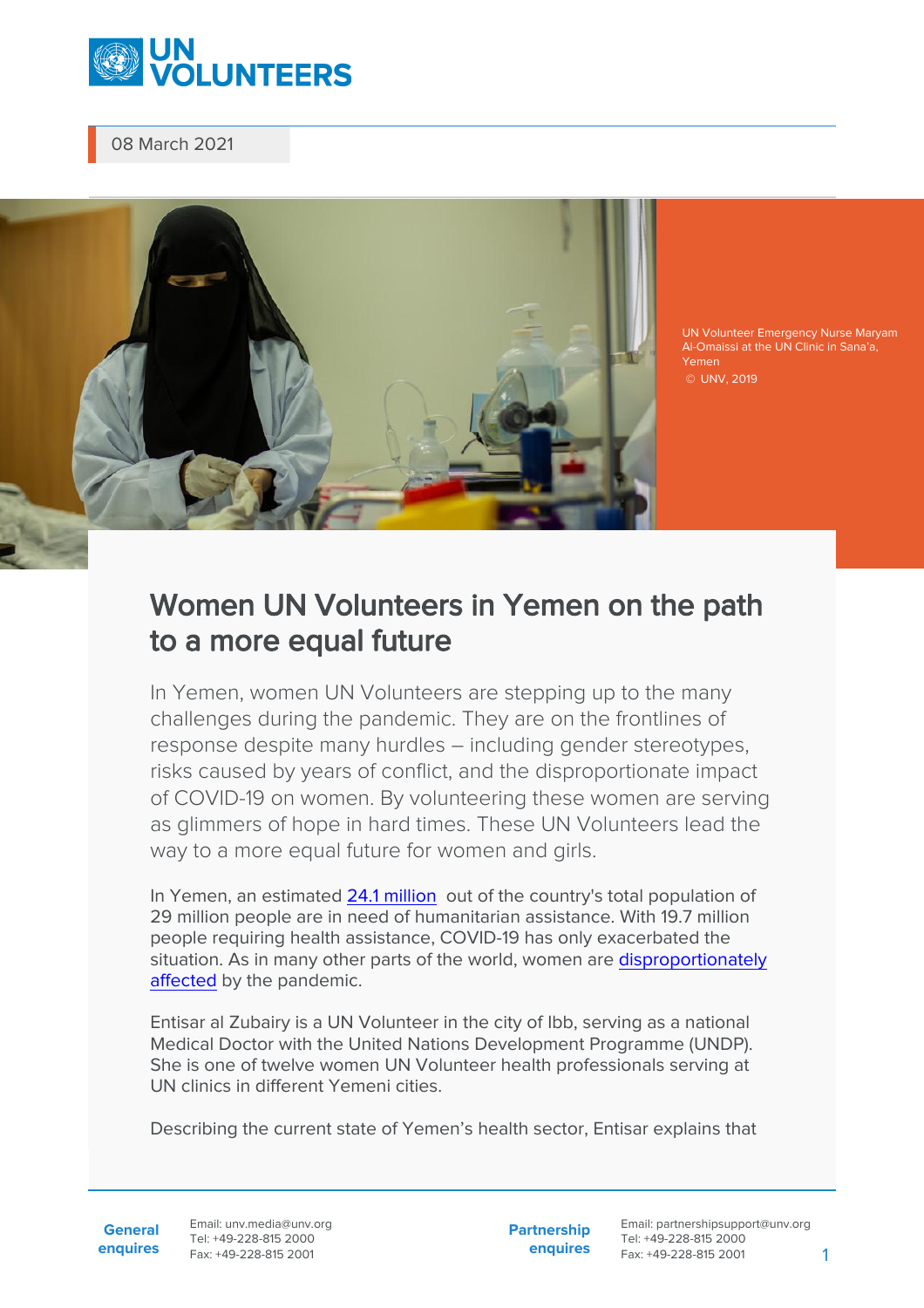

many health practitioners have left the country. "For example, displaced persons from Taiz and Hodeida have fled to Ibb to escape the fighting. The number of care-seekers is increasing at a time when less doctors are available," she adds.

By volunteering with her medical expertise within such a context, Entisar is contributing to making a difference. However, her journey to gaining such expertise was not easy, as many women continue to struggle with limited access to education and the workforce in Yemen, not to mention assuming leadership roles. Entisar, who lost both of her parents to health problems, is one of few women to find support to pursue her career ambitions. More often, women are expected to forego secondary school and remain at home.

Entisar's pursuit of a successful career has already started to inspire other women around her, namely within her family.

**I** I was grief-stricken and in medical school, I felt alone. But my husband gave me hope. He told me not to give up and when we moved to Ibb, he urged me to apply for this volunteering opportunity with UNV. To my surprise, my sisters were inspired by our story and it changed their minds about school. When they see me, they know their dreams are possible." -- Entisar al-Zubairy, UNV National Medical Doctor with UNDP Yemen.

UN Volunteer Samaher Bafarjoom is also serving as a national Medical Doctor with UNDP. She notes that COVID-19 has intensified already dire conditions. "COVID-19 complicated our efforts to provide preventative care. For example, many people are weary of new travel restrictions and lockdowns because these have been part of life in Yemen before the pandemic. People don't trust these measures are solely designed to mitigate the spread of the virus," she explains. Moreover, when travel is permitted, many care-seekers end up risking their safety to access health services. "The airport is closed and many of the roads are dangerous," adds Samaher.

**General**

**enquires** Fax: +49-228-815 2001 Email: unv.media@unv.org Tel: +49-228-815 2000

**Partnership enquires**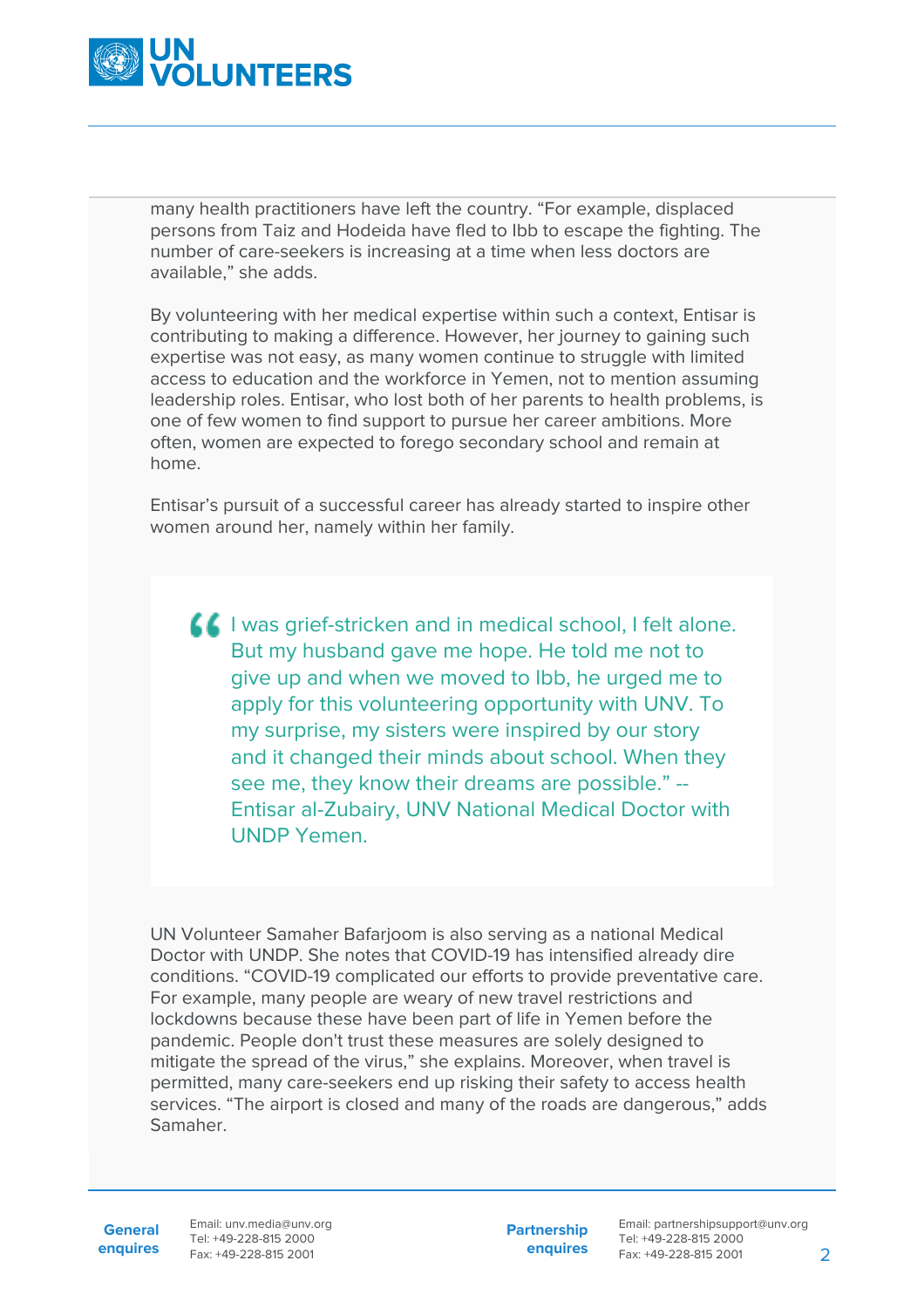

Alongside volunteering with the UN, Samaher is determined to play a further role in improving conditions. She engages in community volunteer activities in her spare time, conducting awareness sessions in Mukalla and Aden. She also develops flyers and social media posts to counter misinformation and stereotypes.

Amal Amer is yet another woman UN Volunteer forging an equal future in Yemen. Amal serves as a Management Information Specialist (MIS) with UNDP Yemen, primarily in support of the Programme's economic development activities. She creates templates, forms, graphics, and other tools that UNDP and its partners utilize for monitoring and knowledge sharing. Amal also provides technical support and training for national and international UNDP partners. She is currently developing a smartphone application that will allow partners to access information platforms through mobile devices.

When asked about highlights from her assignment, Amal points out the many successes of Yemeni women she has learned about through her work.

**CC** "It is heartwarming to support information flows from Yemenis who own businesses, including women selling honey and pastries, working as artisans, and installing solar energy panels. They are helping families struggling with frequent power outages and high utility costs, while promoting the recovery Yemen needs," UN Volunteer Amal Amer says.

As doctors and information and technology experts, these women UN Volunteers lead a new generation that excels in work often dominated by men in Yemen. They also promote equality on the frontlines, in the midst of the Covid-19 pandemic response.

If you are inspired by the stories of these exemplary women, UNV encourages you to explore volunteer opportunities. Women age 22 and above, with a diploma and two or more years of professional experience, are especially encouraged to join our talent pool.

General Email: unv.media@unv.org **enquires** Fax: +49-228-815 2001 Tel: +49-228-815 2000

**Partnership enquires**